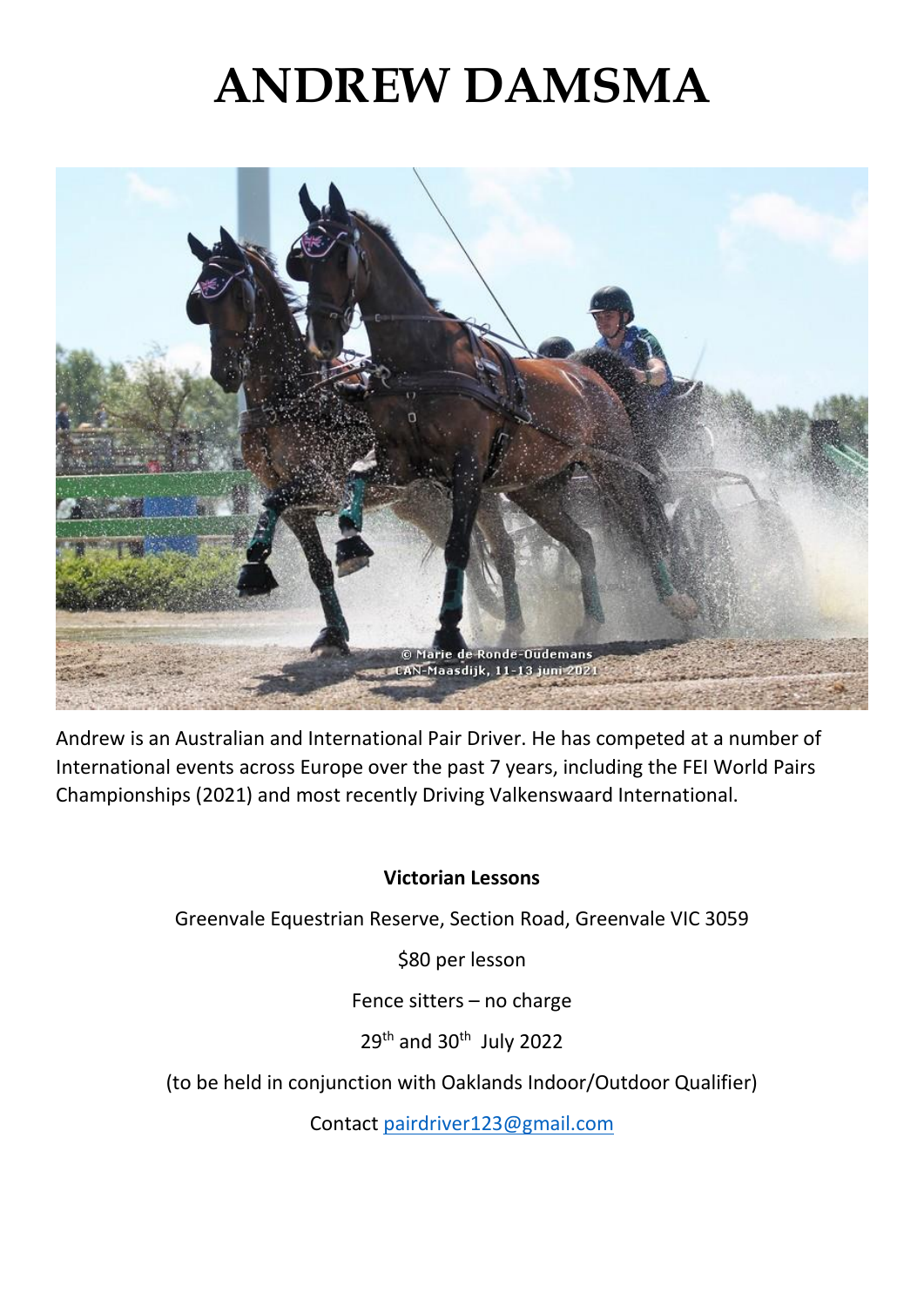# **\*Andrew Damsma Clinic 2022\***

## **Hosted By:**

## **Mornington Peninsula Pleasure Harness Club & Oaklands Horse & Carriage Driving Club**

**\*This Clinic is completely funded by the participants and must be filled to commence\***

#### **Where: Greenvale Equestrian Reserve Section Road Greenvale 3059**

#### **When: 29th and 30th July 2022.**

#### **Application**

Applications received will be accepted in order of booking sheet and full payment until the clinic is fully booked. **Both booking sheet and full payment required to confirm a booking**. Once the clinic is fully booked, all bookings thereafter will go onto a reserve list and we will contact you should any lessons become available.

#### *ACDS Members*

Proof of a current ACDS membership is required for all drivers. Your grooms do not need to be members.

#### *Non ACDS members*

For non ACDS members, a One Activity Membership at \$30.00 is required to drive at the clinic

#### **All Clinic drivers**

BEFORE engaging in any horse activity at the venue for this clinic, you will need to sign a waiver.

#### **Fees Lessons:**

#### **\*\*This Clinic is completely funded by the participants and must be filled to commence. \*\***

All lessons will be charged at \$80.00 per lesson.

A maximum of 3 lessons per driver, unless the clinic has not been filled.

Once the clinic has been filled, a reserve list will be created for non-guaranteed openings.

Please nominate the number of lessons you require (maximum 3 per driver)

Please nominate Dressage, Cones or Obstacles driving in your preferred time slot.

#### **Drivers please note**

\*\*A fifty percent refund will ONLY be made if a Veterinary Certificate of unsoundness or a Doctors Certificate is submitted by the 22 July 2022. .

A full refund maybe issued if your lesson can be filled from the reserve list.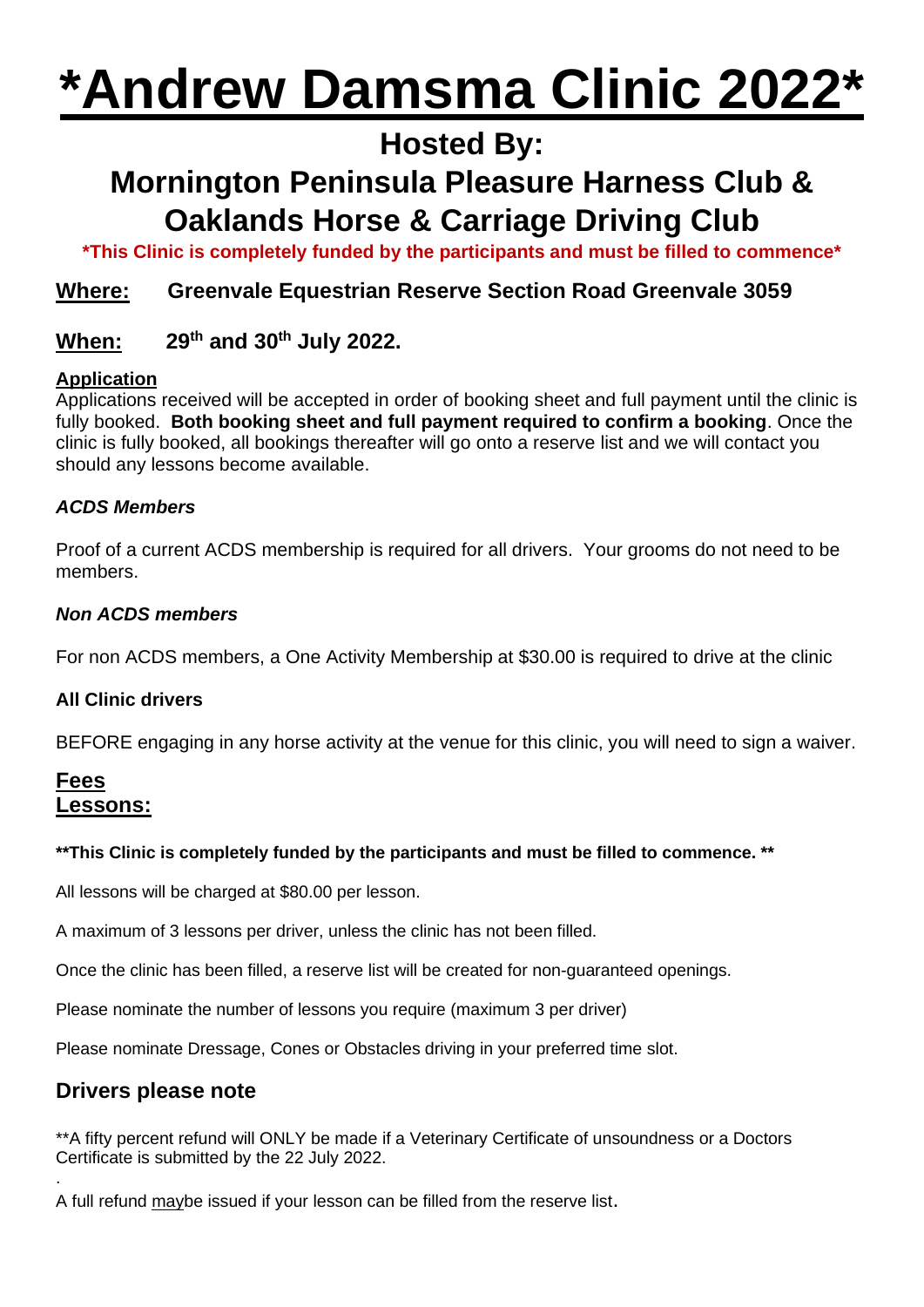All drivers and grooms/passengers must wear protective headgear whilst driving at this clinic. It is compulsory for ALL ACDS drivers/grooms and passengers to wear properly completed medical information bands whilst on a vehicle at this event which must also be clearly visible at all times.

As a matter of courtesy to Andrew, you are expected to have your horses/ponies clean and properly presented for your lesson. Your harness and carriage should also be clean.

#### **FENCESITTERS:**

Fence sitters (Non-Drivers) – no charge.

#### **Insurance**

ACDS members and grooms will be covered by ACDS insurance

#### **Terms and Conditions**

The Greenvale User Group charge a fee of \$10 per horse/pony on the reserve (for the period of the clinic).

Yards at \$10 per yard for total time of clinic

No camping fee

No electricity available

Showers available

**NOTE** – if you are attending the Oaklands Indoor/Outdoor Qualifier on the same weekend, the \$10 per horse/pony and \$10 per yard fee will cover both the lessons and qualifiers i.e. you only pay it once.

Greenvale have a sand-based dressage arena which will be used for dressage and the cones lessons will be held on grass (weather permitting). It has 6 in-ground obstacles for obstacle lessons.

If you plan to arrive prior to or after the allocated days of the clinic, you will require permission as arrangement will need to be made. Please contact the clinic organisers.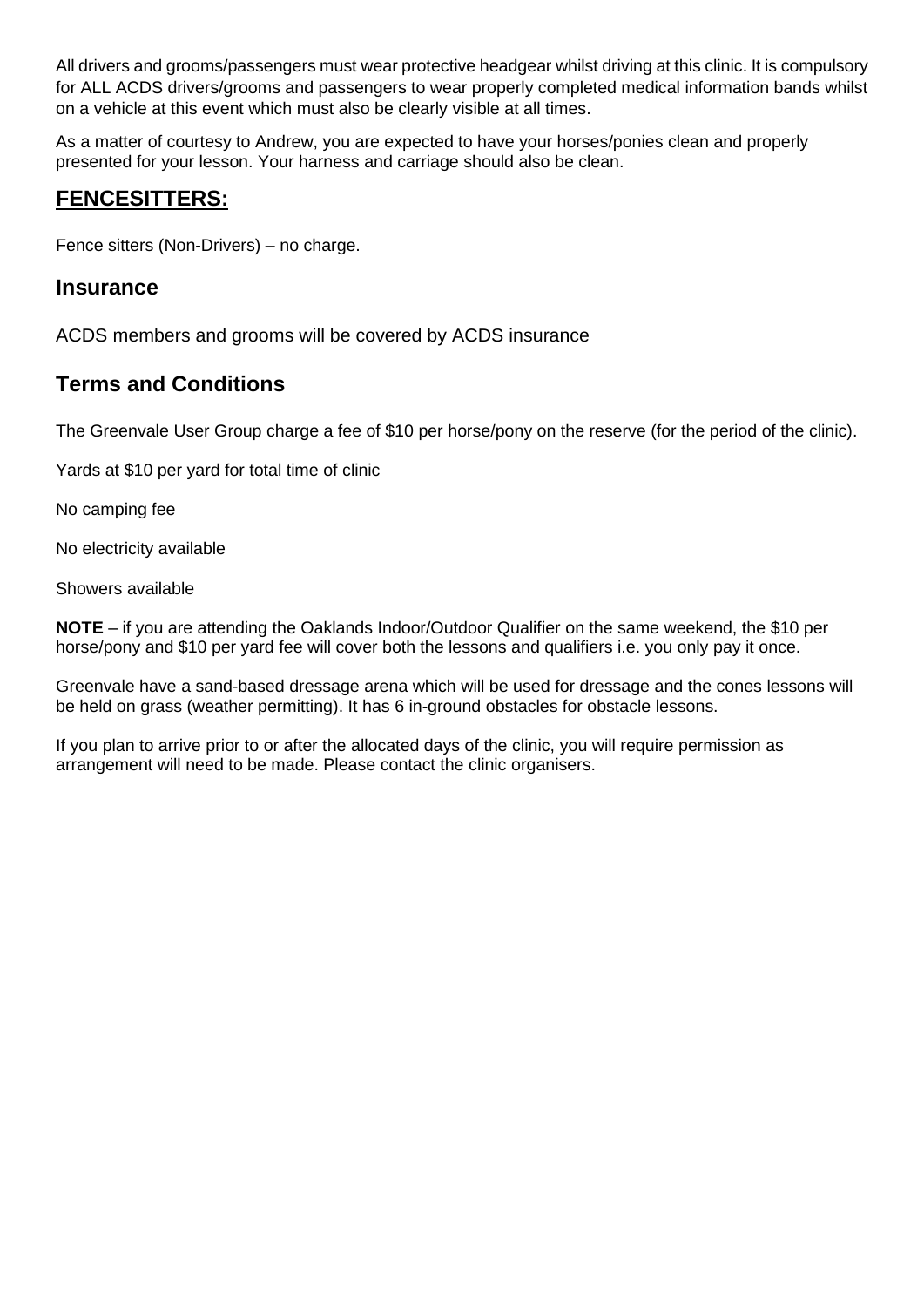### **ANDREW DAMSMA CLINIC JULY 2022 Booking Sheet**

| <b>DRIVERS NAME</b> |  |
|---------------------|--|
|                     |  |
| attached)           |  |
|                     |  |
| program)            |  |
|                     |  |

**Drivers (\$80.00/lesson)** Please fill in your preferred timeslot on the chart below - AM or PM and nominate either Dressage, Cones or Obstacles for each lesson.

| <b>DAY</b>                                                                    | <b>AM</b> | <b>PM</b>    | <b>DESIRED LESSON</b><br>(I.E. DRESSAGE,<br>CONES,<br><b>OBSTACLES,</b><br><b>SHOWDRIVING)</b> | <b>FEES \$</b>            |
|-------------------------------------------------------------------------------|-----------|--------------|------------------------------------------------------------------------------------------------|---------------------------|
| <b>FRIDAY</b>                                                                 |           |              |                                                                                                |                           |
| <b>SATURDAY</b>                                                               |           |              |                                                                                                |                           |
| Sub total                                                                     |           |              |                                                                                                |                           |
| <b>ACDS One Activity</b><br>Membership for clinic<br>if not an ACDS<br>member |           | Driver @\$30 |                                                                                                |                           |
| Greenvale user<br>group ground fee @<br>\$10 per horse                        |           |              |                                                                                                | \$                        |
| Yards @\$10 per yard                                                          |           |              |                                                                                                | $\boldsymbol{\theta}$     |
| <b>TOTAL</b>                                                                  |           |              |                                                                                                | $\boldsymbol{\mathsf{S}}$ |

The Organising Committee will endeavour to best accommodate your preferred time/s and day/s. The Organising Committee reserves the right to organise lessons in the most practical way i.e. group cones or marathon lessons together.

The coach may change locations and disciplines within lessons so be prepared for change.

#### **Risk warning and disclaimer**

Horse sports are dangerous activities and can result in serious injury (including death) and loss. All persons who ride, drive or tend to a horse or pony on the grounds do so entirely at their own risk.